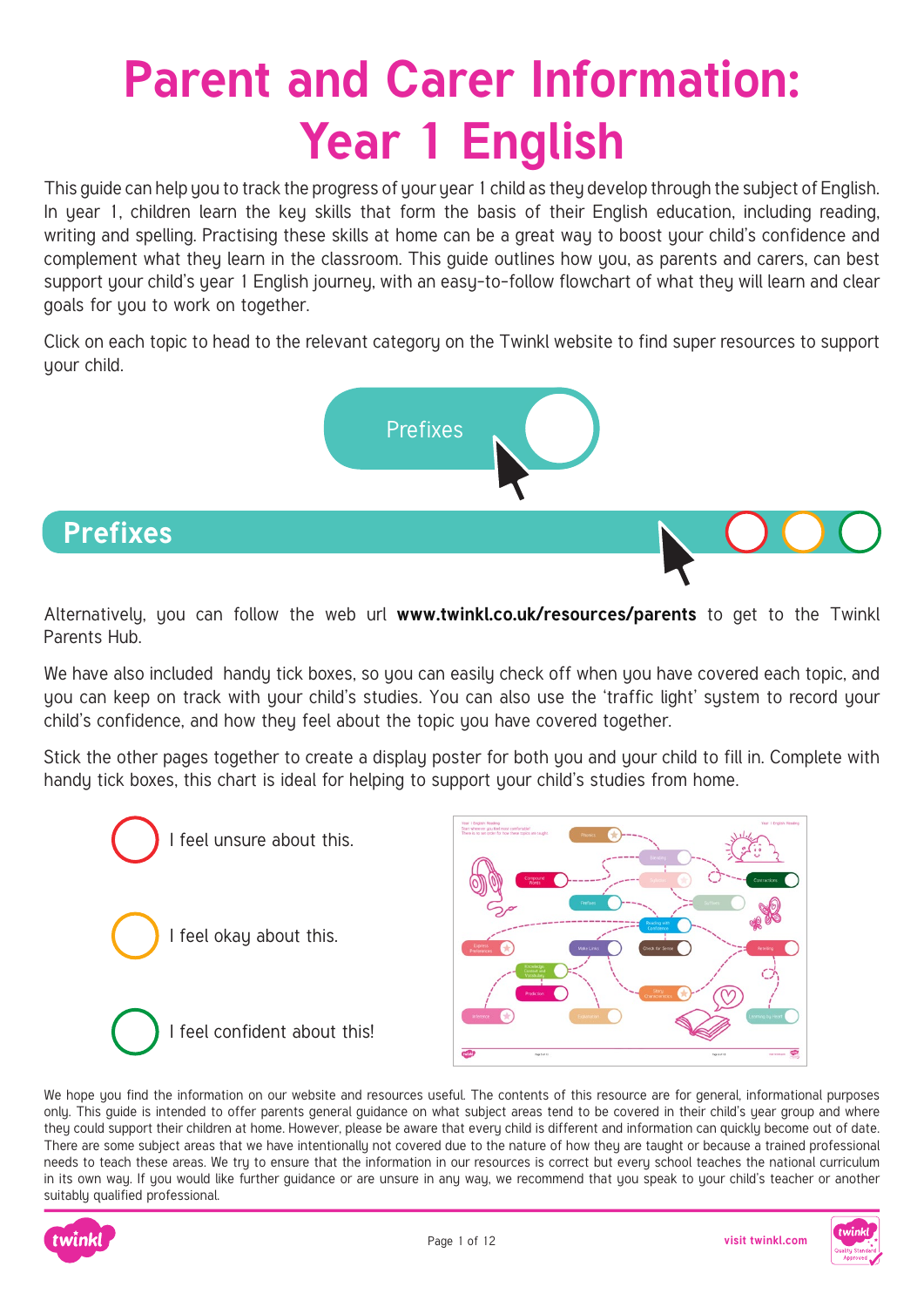#### Year 1 English: Reading

#### **Phonics**

[You child can recognise the graphemes \(written sounds, such as 'ay', 'ee', 'oo'\) that they have been taught](https://www.twinkl.co.uk/resources/english-main-subjects-parents/phonics-english-main-subjects-parents/phase-3-phonics-early-years-parent-support-parents)  and can read them as sounds. They identify the sounds that the different graphemes make.

#### **Blending**

[Your child can read unfamiliar words by breaking them down into their constituent sounds and then blending](https://www.twinkl.co.uk/resources/english-main-subjects-parents/phonics-english-main-subjects-parents/phase-3-phonics-early-years-parent-support-parents)  these sounds together to make a word. For example, 'sh' - 'ee' - 'p' = 'sheep'.

# **Compound Words**

Your child can break compound words (e.g. sunset = sun + set, bedroom = bed + room, playground = play + ground) into their separate parts and use this skill when attempting to read them.

#### **Syllables (Reading)**

Your child can break words into syllables orally, and can use this skill when attempting to read unfamiliar words with more than one sullable, e.g. poc-ket, car-rot, thun-der.

# **Contractions**

[Your child can read the contracted forms of common words \(e.g. I'm, you're, he's\) and understands that the](https://www.twinkl.co.uk/resources/english-main-subjects-parents/contractions-english-main-subjects-parents/contractions-year-1-ages-5-6-english-main-subjects-parents)  apostrophe represents the missing letter(s).

#### **Prefixes**

[Your child can read words with the prefix un-, e.g. unlucky, unwell, unkind.](https://www.twinkl.co.uk/resources/english-main-subjects-parents/prefixes-and-suffixes-english-main-subjects-parents/prefixes-and-suffixes-year-1-ages-5-6-english-main-subjects-parents)

#### **Suffixes**

[Your child can read words with the suffixes -s, -es, -ed, -ing, -er, -est, e.g. books, boxes, walked, going, higher, nicest.](https://www.twinkl.co.uk/resources/english-main-subjects-parents/prefixes-and-suffixes-english-main-subjects-parents/prefixes-and-suffixes-year-1-ages-5-6-english-main-subjects-parents)

#### **Reading with Confidence**

[Your child can read texts at an appropriate level with confidence, using phonics as their main method of decoding](https://www.twinkl.co.uk/resources/english-main-subjects-parents/phonics-english-main-subjects-parents/phase-3-phonics-early-years-parent-support-parents)  unfamiliar words, but with a growing ability to read words without the need to say and blend the sounds.

#### **Express Preferences**

[Your child can discuss with you what they like and dislike about books they have read or have listened to.](https://www.twinkl.co.uk/resources/english-main-subjects-parents/reading-comprehension-english-main-subjects-parents/reading-comprehension-year-1-ages-5-6-english-main-subjects-parents)

#### **Make Links**

[Your child can recognise and discuss links between themes and ideas in books they have read or listened to,](https://www.twinkl.co.uk/resources/english-main-subjects-parents/reading-comprehension-english-main-subjects-parents/reading-comprehension-year-1-ages-5-6-english-main-subjects-parents)  and their own knowledge and experience. For example, 'Little Red Riding Hood should not have gone off the path because that is dangerous and her mum told her not to.'

#### **Check for Sense**

[Your child can check as they read aloud and will frequently self-correct if they make a mistake.](https://www.twinkl.co.uk/resources/english-main-subjects-parents/reading-comprehension-english-main-subjects-parents/reading-comprehension-year-1-ages-5-6-english-main-subjects-parents)

















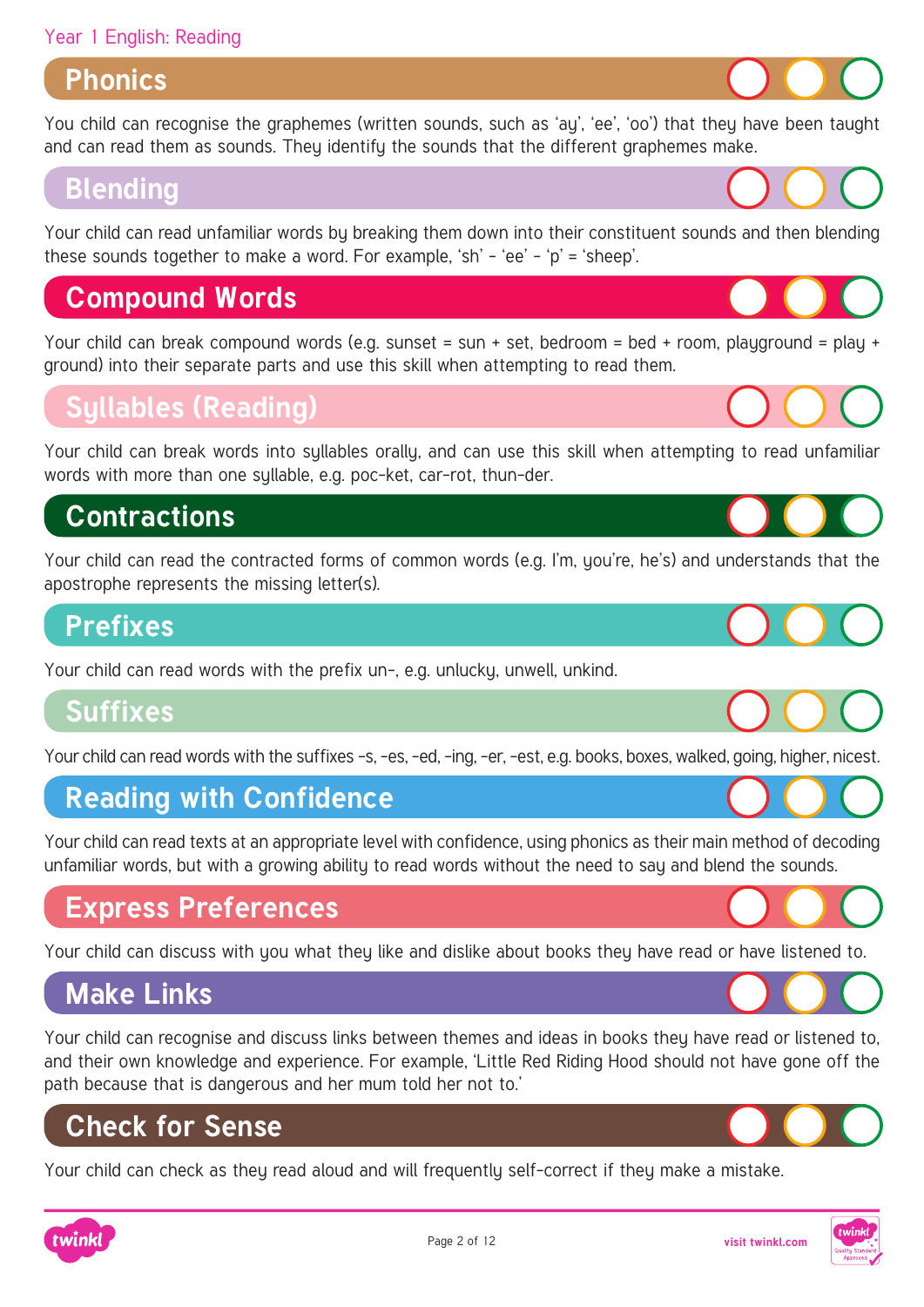## **Retelling**

[Your child can retell a familiar story using narrative language, e.g 'once upon a time' or using past tense, time](https://www.twinkl.co.uk/resources/english-main-subjects-parents/fiction-and-stories-english-main-subjects-parents/fiction-and-stories-year-1-ages-5-6-english-main-subjects-parents)  words such as 'and then' or 'next'.

# **Knowledge, Context and Vocabulary**

[Your child can use prior knowedge of words, the context of the story or sentence, and words they have been](https://www.twinkl.co.uk/resources/english-main-subjects-parents/vocabulary-english-main-subjects-parents/vocabulary-year-1-ages-5-6-english-main-subjects-parents)  given, to help them read and understand unfamiliar texts.

# **Prediction**

[Your child can make predictions based on the events in the text of a story they read or listen to, e.g. 'I think](https://www.twinkl.co.uk/resources/english-main-subjects-parents/reading-comprehension-english-main-subjects-parents/reading-comprehension-year-1-ages-5-6-english-main-subjects-parents)  the dog will chase the man, because that's what he did last time.'

#### **Story Characteristics**

[Your child can understand and explain the key characteristics of a familiar story, i.e. plot, setting and characters. For](https://www.twinkl.co.uk/resources/english-main-subjects-parents/fiction-and-stories-english-main-subjects-parents/fiction-and-stories-year-1-ages-5-6-english-main-subjects-parents)  example, they can say that 'Little Red Riding Hood' is set in the woods and that there is a naughty wolf in the story.

#### **Inference**

[Your child can make simple inferences from text and illustrations of stories they read or listen to. Inference is the](https://www.twinkl.co.uk/resources/english-main-subjects-parents/reading-comprehension-english-main-subjects-parents/reading-comprehension-year-1-ages-5-6-english-main-subjects-parents)  ability to draw conclusions based on evidence, e.g. 'I know the little girl is happy because it says that she is smiling.'

#### **Explanation**

[Your child can talk to about a text that they have read or listened to, showing understanding of the events or content.](https://www.twinkl.co.uk/resources/english-main-subjects-parents/reading-comprehension-english-main-subjects-parents/reading-comprehension-year-1-ages-5-6-english-main-subjects-parents)

#### **Learning by Heart**

[Your child can recite some familiar rhymes and poems from memory.](https://www.twinkl.co.uk/resources/english-main-subjects-parents/reading-comprehension-english-main-subjects-parents/reading-comprehension-year-1-ages-5-6-english-main-subjects-parents)







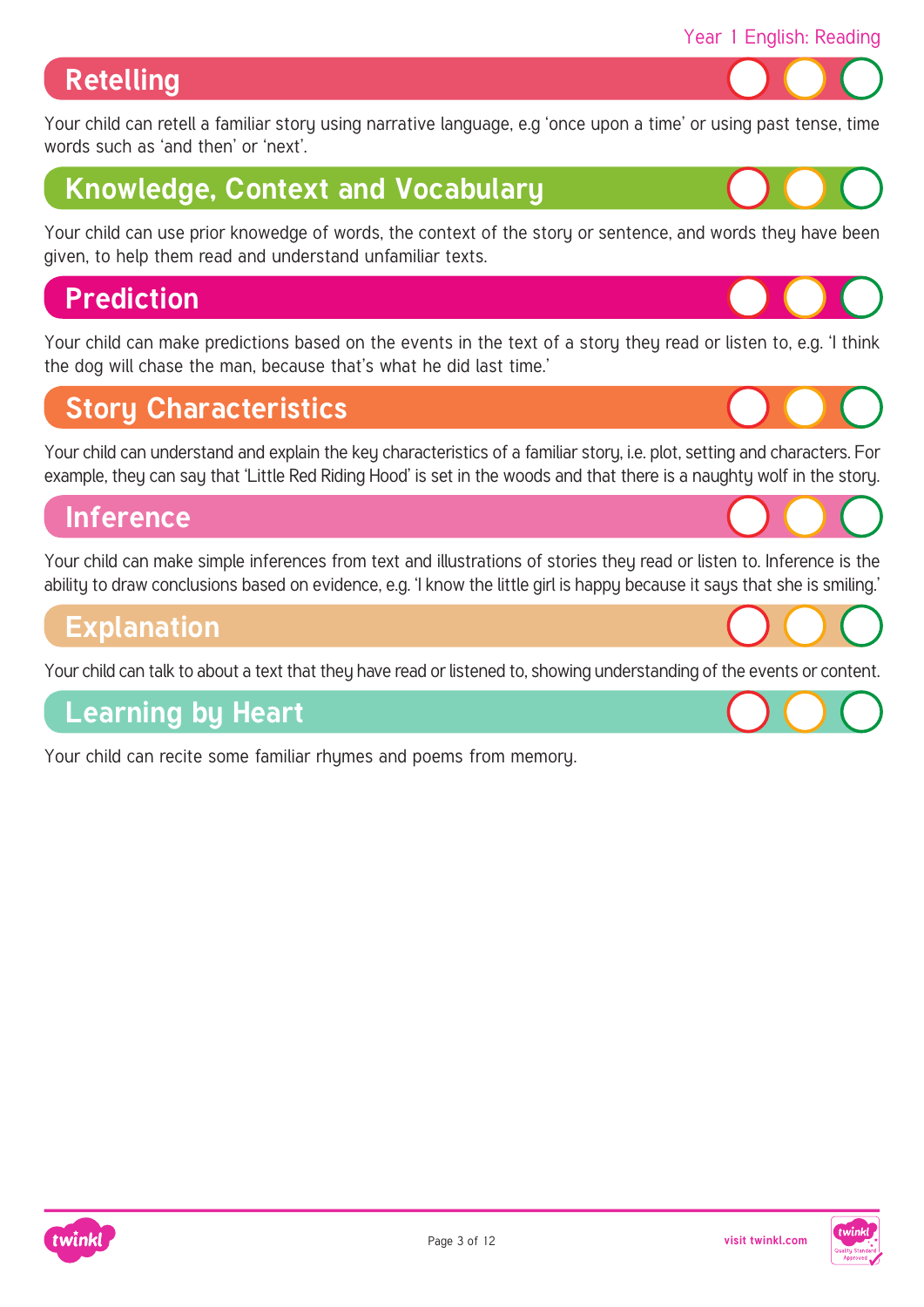Year 1 English: Reading Start wherever you feel most comfortable! There is no set order for how these topics are taught.

[Compound](https://www.twinkl.co.uk/resources/english-main-subjects-parents/contractions-english-main-subjects-parents/contractions-year-1-ages-5-6-english-main-subjects-parents) Words [Prefixes](https://www.twinkl.co.uk/resources/english-main-subjects-parents/prefixes-and-suffixes-english-main-subjects-parents/prefixes-and-suffixes-year-1-ages-5-6-english-main-subjects-parents) Express [Make Links](https://www.twinkl.co.uk/resources/english-main-subjects-parents/reading-comprehension-english-main-subjects-parents/reading-comprehension-year-1-ages-5-6-english-main-subjects-parents) [Preferences](https://www.twinkl.co.uk/resources/english-main-subjects-parents/reading-comprehension-english-main-subjects-parents/reading-comprehension-year-1-ages-5-6-english-main-subjects-parents) Knowledge, twinkl [Context and](https://www.twinkl.co.uk/resources/english-main-subjects-parents/vocabulary-english-main-subjects-parents/vocabulary-year-1-ages-5-6-english-main-subjects-parents) Vocabulary [Prediction](https://www.twinkl.co.uk/resources/english-main-subjects-parents/reading-comprehension-english-main-subjects-parents/reading-comprehension-year-1-ages-5-6-english-main-subjects-parents) [Inference](https://www.twinkl.co.uk/resources/english-main-subjects-parents/reading-comprehension-english-main-subjects-parents/reading-comprehension-year-1-ages-5-6-english-main-subjects-parents) [Explanation](https://www.twinkl.co.uk/resources/english-main-subjects-parents/reading-comprehension-english-main-subjects-parents/reading-comprehension-year-1-ages-5-6-english-main-subjects-parents)

[Phonics](https://www.twinkl.co.uk/resources/english-main-subjects-parents/phonics-english-main-subjects-parents/phase-3-phonics-early-years-parent-support-parents)

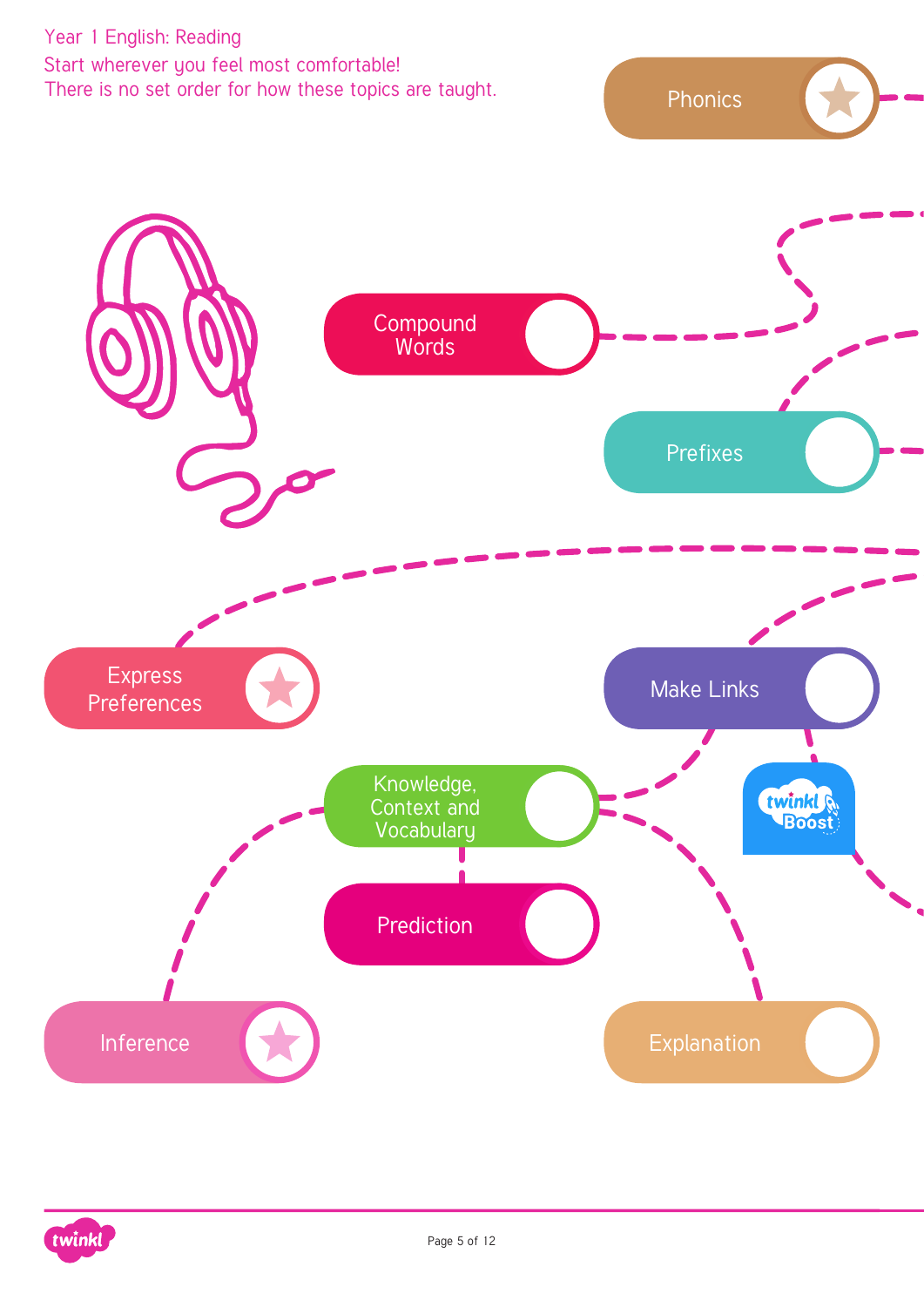

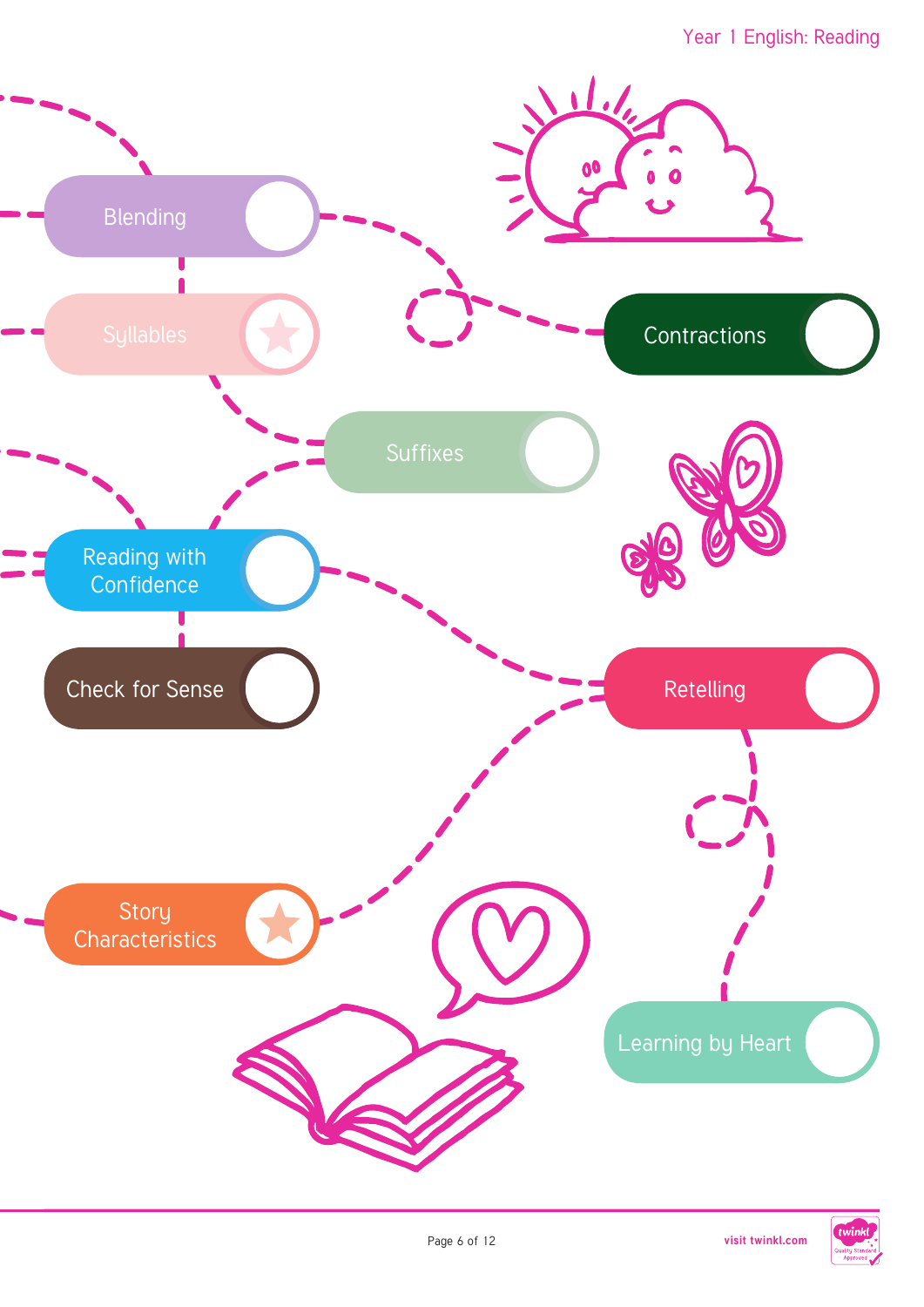# **Above and Beyond**

If you really want to go the extra mile, you and your child can review these sections to gain a greater understanding of each topic and push your learning further.



[Your child can read signs and notices that they see in the world around them, using their phonic knowledge](https://www.twinkl.co.uk/resources/english-main-subjects-parents/phonics-english-main-subjects-parents/phase-3-phonics-early-years-parent-support-parents)  to help them decode the text.

# **\*** Sullables

[Your child can read words of two or more syllables with confidence and accuracy, using phonics skills as necessary.](https://www.twinkl.co.uk/resources/english-main-subjects-parents/phonics-english-main-subjects-parents/phase-3-phonics-early-years-parent-support-parents)

# **★ Story Characteristics**

[Your child can explore how fiction texts are organised \(e.g. development of plot, character and setting descriptions,](https://www.twinkl.co.uk/resources/english-main-subjects-parents/fiction-and-stories-english-main-subjects-parents/fiction-and-stories-year-1-ages-5-6-english-main-subjects-parents)  story arcs and maps).

# **Inference**

[Your child can use illustrations in books and stories as an important aid to their understanding of the text.](https://www.twinkl.co.uk/resources/english-main-subjects-parents/reading-comprehension-english-main-subjects-parents/reading-comprehension-year-1-ages-5-6-english-main-subjects-parents)

# **Express Preferences**

[Your child can talk about different authors whose books they have read and about different genres of books,](https://www.twinkl.co.uk/resources/english-main-subjects-parents/reading-comprehension-english-main-subjects-parents/reading-comprehension-year-1-ages-5-6-english-main-subjects-parents)  e.g. traditional tales, adventure stories, animal stories.



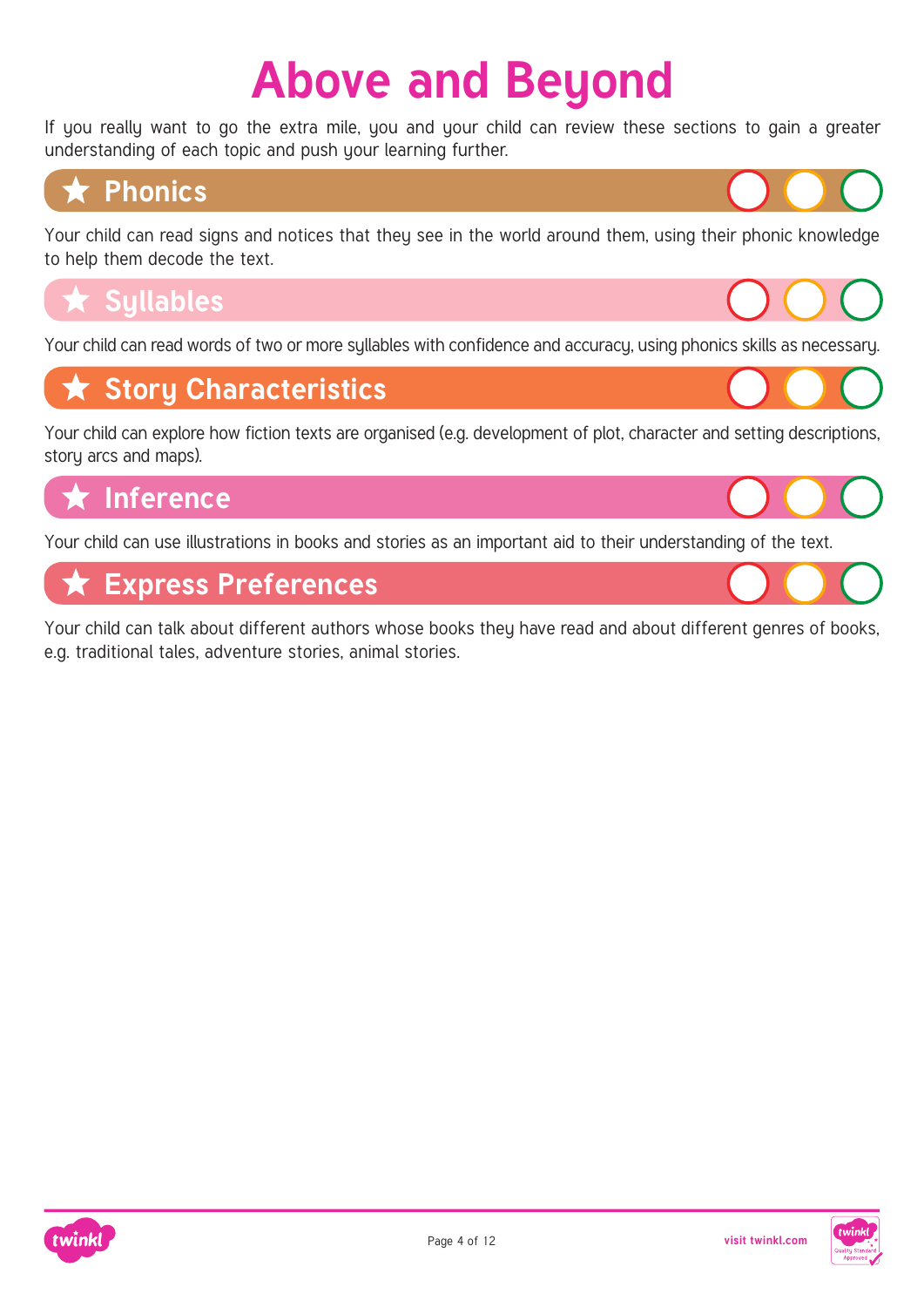#### Year 1 English: Writing

#### **Posture**

[Your child can sit comfortably at a table to write, holding a pencil comfortably and correctly.](https://www.twinkl.co.uk/resources/english-main-subjects-parents/handwriting-and-letter-formation-english-main-subjects-parents/handwriting-and-letter-formation-year-1-ages-5-6-english-main-subjects-parents)

#### **[Capital Letters](https://www.twinkl.co.uk/resources/english-main-subjects-parents/handwriting-and-letter-formation-english-main-subjects-parents/handwriting-and-letter-formation-year-1-ages-5-6-english-main-subjects-parents)**

Your child can form capital letters correctly.

#### **Lower Case Letters**

[Your child can form all lower case letters in the correct direction needed to develop cursive \(joined\) handwriting](https://www.twinkl.co.uk/resources/english-main-subjects-parents/handwriting-and-letter-formation-english-main-subjects-parents/handwriting-and-letter-formation-year-1-ages-5-6-english-main-subjects-parents)  at a later date. They begin and end their letters in the correct place.

#### **Numbers**

[Your child can form numbers 0 - 9 correctly.](https://www.twinkl.co.uk/resources/english-main-subjects-parents/handwriting-and-letter-formation-english-main-subjects-parents/handwriting-and-letter-formation-year-1-ages-5-6-english-main-subjects-parents)

#### **Handwriting 'Families'**

Your child can recognise letters that belong to the same handwriting 'families' and uses this knowledge to help them form letters correctly (e.g. a. c. d. g. o. g).

#### **Phonemes**

[Your child sees familiar phonemes \(sounds\) within unfamiliar words and knows some alternative spellings for the](https://www.twinkl.co.uk/resources/english-main-subjects-parents/spelling-english-main-subjects-parents/spelling-year-1-ages-5-6-spelling-main-subjects-parents)  same sound (e.g. ay/ai, ee/ea), using this knowledge to help them choose the correct spelling for words in their writing.

#### **Alphabet**

[Your child can recite the letters of the alphabet by name and in order.](https://www.twinkl.co.uk/resources/early-years-age-2-5-parents/english-early-years-age-2-5-parents/parents-reading-writing-alphabet)

#### **Syllables**

[Your child can recognise syllables in words, such as thun-der, foot-ball, class-room, and uses this knowledge to](https://www.twinkl.co.uk/resources/english-main-subjects-parents/spelling-english-main-subjects-parents/spelling-year-1-ages-5-6-spelling-main-subjects-parents)  split words when attempting to spell them.

#### **-s and -es**

[Your child can understand the rule for adding -s or -es to create the third person singular of verbs, e.g.](https://www.twinkl.co.uk/resources/english-main-subjects-parents/spelling-english-main-subjects-parents/spelling-year-1-ages-5-6-spelling-main-subjects-parents) talk/talks, make/makes, watch/watches.

# **Alternative Spellings**

[Your child can spell out some alternative ways of spelling phonemes using letter names \(e.g. ou/ow, er/ir\).](https://www.twinkl.co.uk/resources/english-main-subjects-parents/spelling-english-main-subjects-parents/spelling-year-1-ages-5-6-spelling-main-subjects-parents)

#### **-ing, -ed, -er and -est**

[Your child can add the suffix -ing, -ed, -er and -est to words where the root word doesn't have to change in](https://www.twinkl.co.uk/resources/english-main-subjects-parents/spelling-english-main-subjects-parents/spelling-year-1-ages-5-6-spelling-main-subjects-parents)  order to do so. For example, helping, helped, helper, eating, quicker and quickest.

















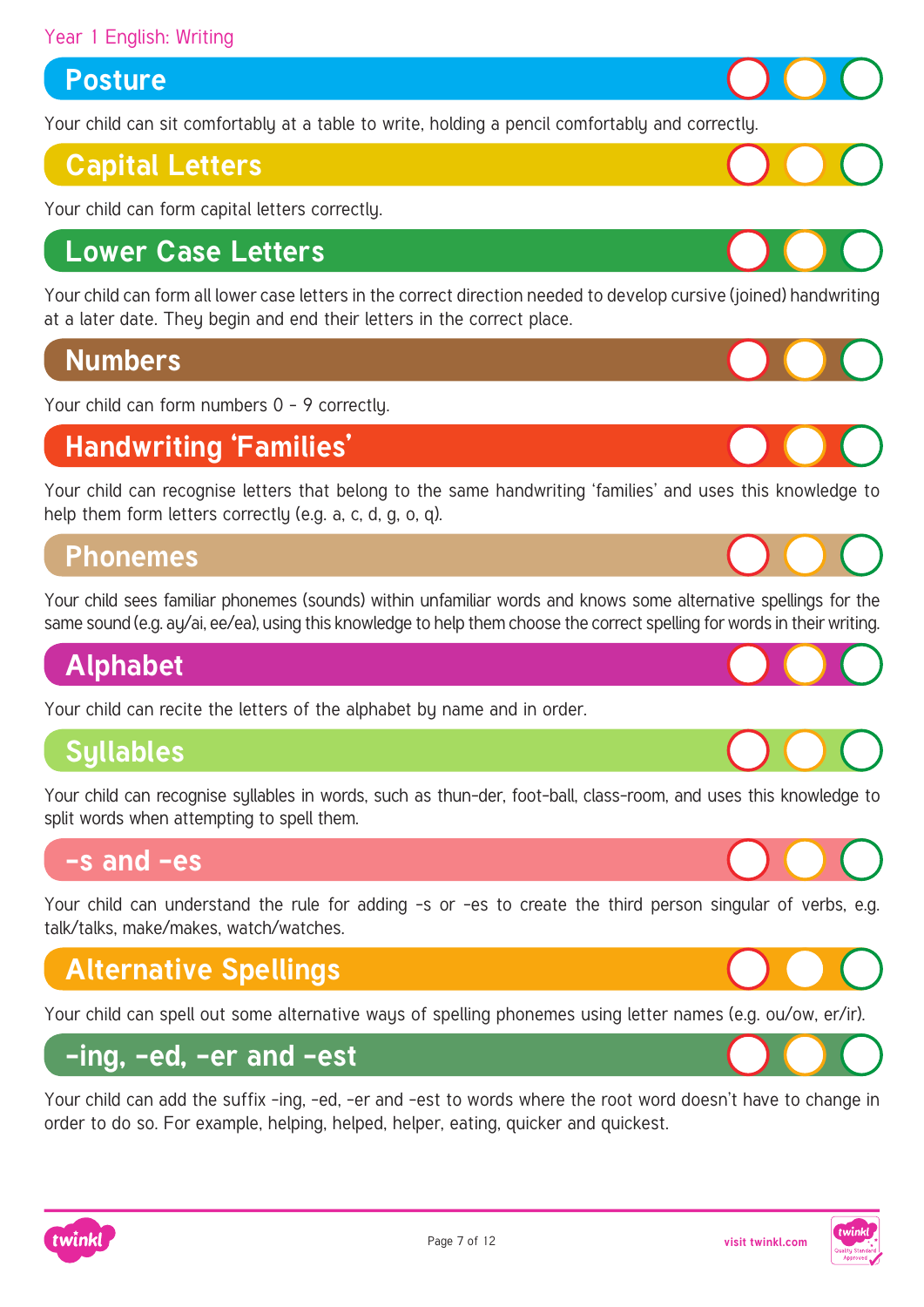# **Oral Composition**

[Your child can say out loud sentences they want to write before attempting to write them.](https://www.twinkl.co.uk/resources/english-main-subjects-parents/sentences-english-main-subjects-parents/sentences-year-1-ages-5-6-english-main-subjects-parents)

#### **Recount**

[Your child can retell a familiar event or experience, putting sentences in the correct chronological order.](https://www.twinkl.co.uk/resources/english-main-subjects-parents/sentences-english-main-subjects-parents/sentences-year-1-ages-5-6-english-main-subjects-parents)

#### **Spaces Between Words**

[Your child can leave appropriately-sized spaces \('finger spaces'\) between words. They recognise that in order](https://www.twinkl.co.uk/resources/english-main-subjects-parents/sentences-english-main-subjects-parents/sentences-year-1-ages-5-6-english-main-subjects-parents)  for words to make sense they need to be separated from one another.

#### **Capital Letters**

Your child can use a capital letter when writing names of people or places, daus of the week and for the personal pronoun 'I'.

## **Using 'and'**

[Your child can use 'and' to join two sentences together, e.g. 'Today I went to the park and Dad went to the shops.'](https://www.twinkl.co.uk/resources/english-main-subjects-parents/sentences-english-main-subjects-parents/sentences-year-1-ages-5-6-english-main-subjects-parents)

#### **Sentence Punctuation**

[Your child can explore the use of capital letters to start a sentence and full stops, question marks and](https://www.twinkl.co.uk/resources/english-main-subjects-parents/sentences-english-main-subjects-parents/sentences-year-1-ages-5-6-english-main-subjects-parents)  exclamation marks to end them.

## **Using Suffixes -s, -es, -ed, -er, -ing**

[Your child can use words with the suffixes -s, -es, -ed, -er and -ing in their writing \(e.g. walks, goes, talked,](https://www.twinkl.co.uk/resources/english-main-subjects-parents/prefixes-and-suffixes-english-main-subjects-parents/prefixes-and-suffixes-year-1-ages-5-6-english-main-subjects-parents)  higher, making).

#### **Prefix un-**

Your child understands that adding the prefix un- to a word changes its meaning e.g. lucky/unlucky. They use words with the prefix un- in their writing.

#### **Developing Narrative**

[Your child can put together a short sequence of sentences to create a simple narrative.](https://www.twinkl.co.uk/resources/english-main-subjects-parents/sentences-english-main-subjects-parents/sentences-year-1-ages-5-6-english-main-subjects-parents)

## **Proofreading**

[Your child can reread what they have written to check that it makes sense. They can spot when a sentence](https://www.twinkl.co.uk/resources/english-main-subjects-parents/sentences-english-main-subjects-parents/sentences-year-1-ages-5-6-english-main-subjects-parents)  doesn't make sense.





Year 1 English: Writing





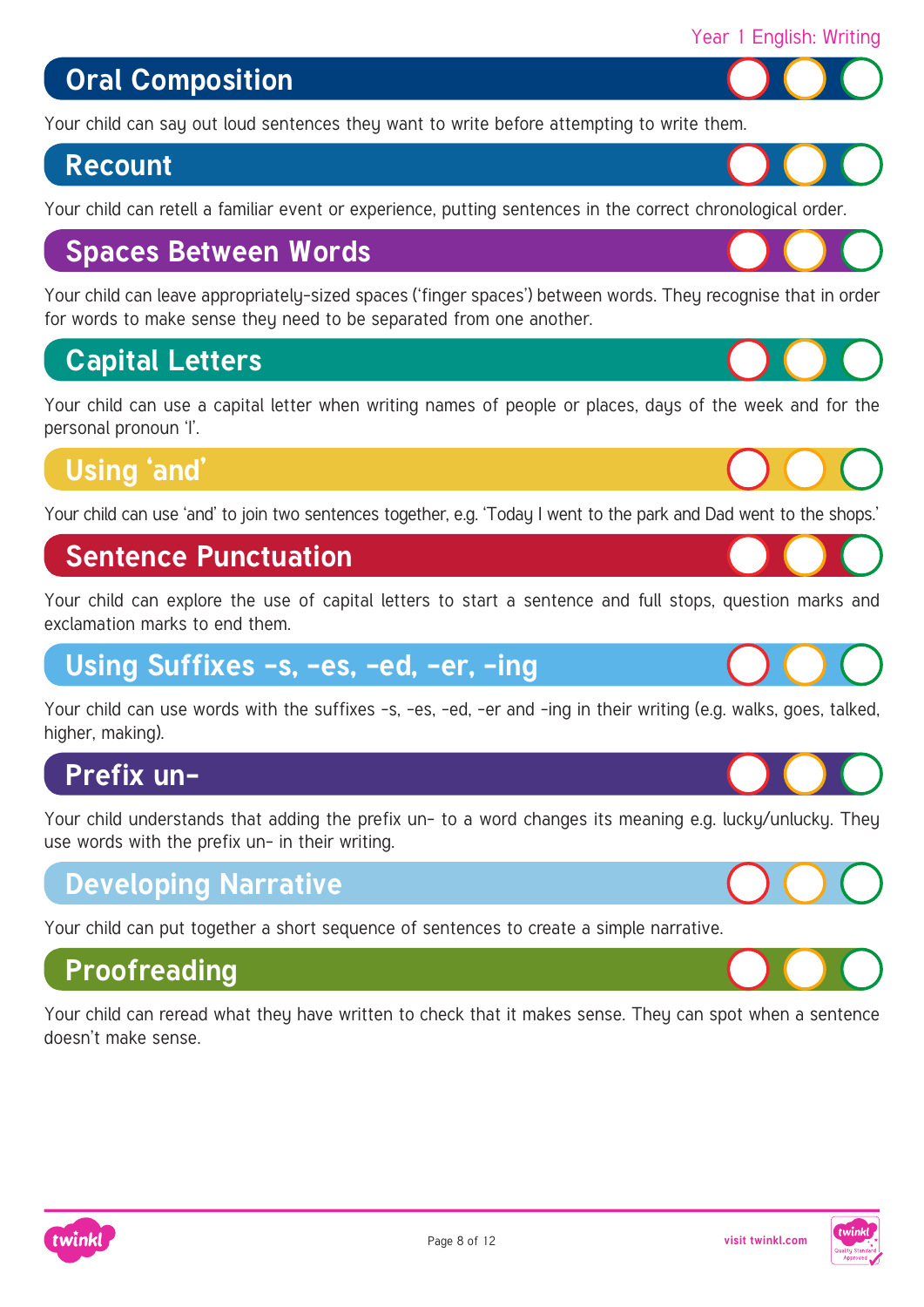

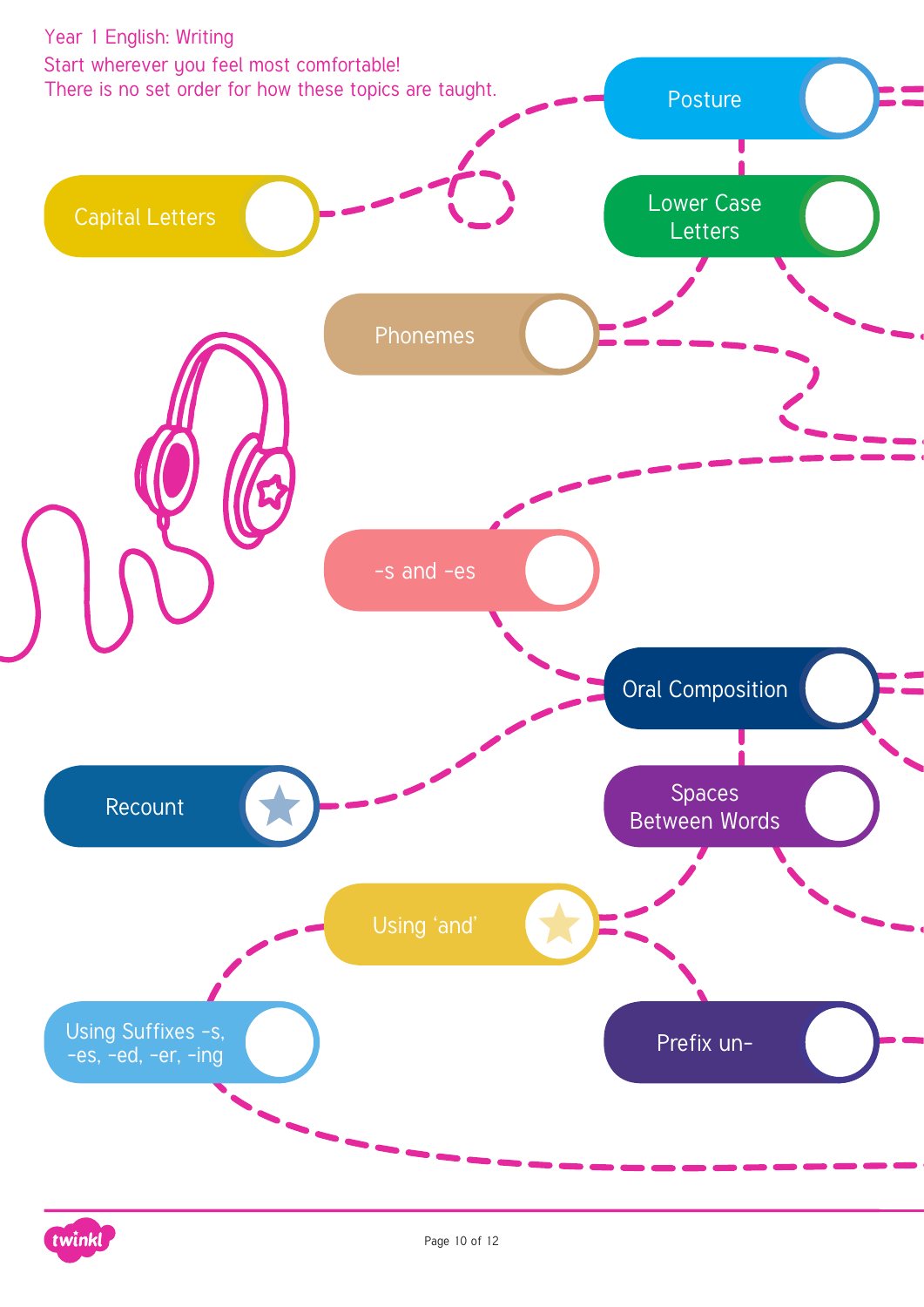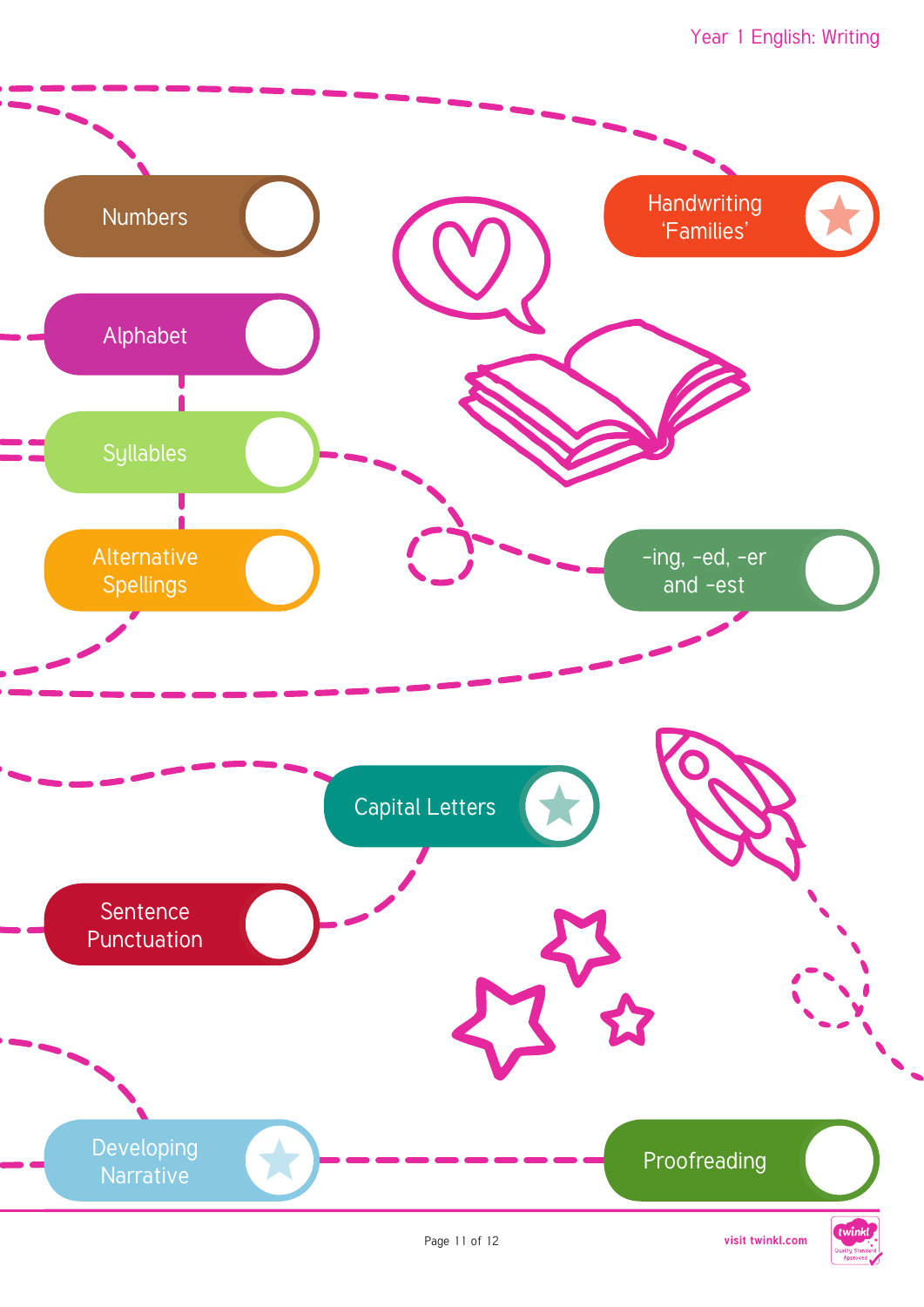# **Above and Beyond**

If you really want to go the extra mile, you and your child can review these sections to gain a greater understanding of each topic and push your learning further.



[Your child can sequence the elements of a series of events relating to something they have learnt in](https://www.twinkl.co.uk/resources/english-main-subjects-parents/sentences-english-main-subjects-parents/sentences-year-1-ages-5-6-english-main-subjects-parents)  science, history or geography, for example, a set of instructions or an explanation.

# **[Developing Narrative](https://www.twinkl.co.uk/resources/english-main-subjects-parents/sentences-english-main-subjects-parents/sentences-year-1-ages-5-6-english-main-subjects-parents)**

Your child can sequence the elements of a short story.

# **Using 'and'**

[Your child can begin to make some longer sentences by joining ideas using conjunctions, such as 'and', 'then',](https://www.twinkl.co.uk/resources/english-main-subjects-parents/sentences-english-main-subjects-parents/sentences-year-1-ages-5-6-english-main-subjects-parents)  'because', 'so'.

# **Handwriting 'Families' Handwriting 'Families'**

[In handwriting, your child can consistently show that they know which letters sit below the line \(for example,](https://www.twinkl.co.uk/resources/english-main-subjects-parents/handwriting-and-letter-formation-english-main-subjects-parents/handwriting-and-letter-formation-year-1-ages-5-6-english-main-subjects-parents)  j, g, y) and which letters are tall (for example, b, d, l, t).

# **Capital Letters**

[Your child can use capital letters and lower case letters consistently and correctly.](https://www.twinkl.co.uk/resources/english-main-subjects-parents/punctuation-english-main-subjects-parents/punctuation-year-1-ages-5-6-english-main-subjects-parents)

## **Vocabulary**

[Your child can use new vocabulary they have learnt \(for example, as part of a topic or from a story\) in their](https://www.twinkl.co.uk/resources/english-main-subjects-parents/vocabulary-english-main-subjects-parents/vocabulary-year-1-ages-5-6-english-main-subjects-parents)  writing and is excited to try out new words in their own work.